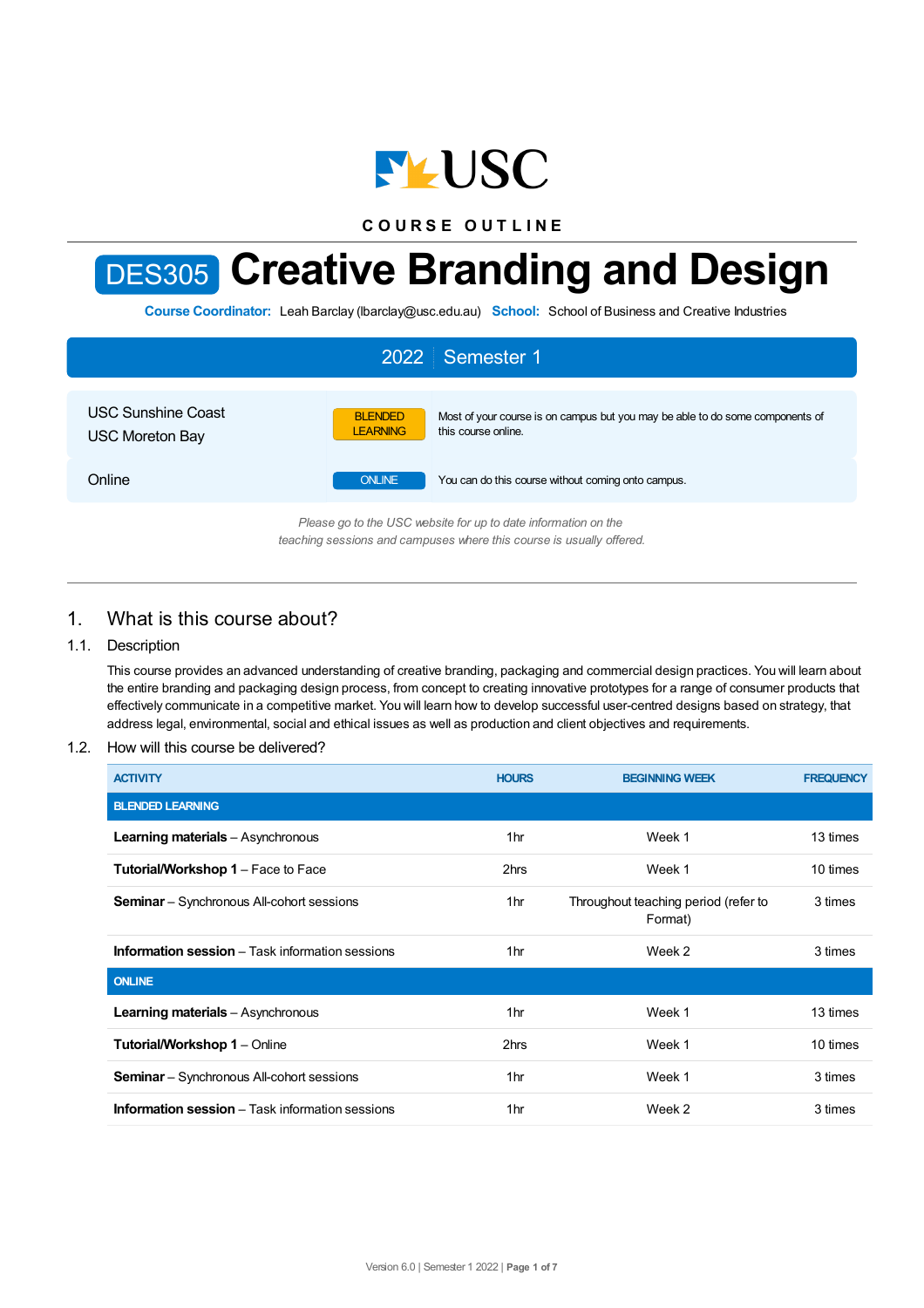#### 1.3. Course Topics

- Semiotics
- Visual cues
- Elements of creative branding
- Packaging materials and sustainability
- User experience
- Problem solving and innovation
- Industry trends and new technologies
- Style guides
- Product photography

# 2. What level is this course?

#### 300 Level (Graduate)

Demonstrating coherence and breadth or depth of knowledge and skills. Independent application of knowledge and skills in unfamiliar contexts. Meeting professional requirements and AQF descriptors for the degree. May require pre-requisites where discipline specific introductory or developing knowledge or skills is necessary. Normally undertaken in the third or fourth full-time study year of an undergraduate program.

# 3. What is the unit value of this course?

12 units

# 4. How does this course contribute to my learning?

|              | <b>COURSE LEARNING OUTCOMES</b>                                                                                                                                     | <b>GRADUATE QUALITIES</b>                                                 |
|--------------|---------------------------------------------------------------------------------------------------------------------------------------------------------------------|---------------------------------------------------------------------------|
|              | On successful completion of this course, you should be able to                                                                                                      | Completing these tasks<br>successfully will contribute to<br>you becoming |
|              | Critically evaluate and use problem-solving strategies and creativity to address a design challenge                                                                 | Creative and critical thinker                                             |
| $\mathbf{2}$ | Interpret and reflect on design ethics and inclusive design practices to produce socially engaged,<br>agile, relevant and impactful design outcomes                 | Empowered<br>Ethical                                                      |
| (ვ           | Apply design thinking. Use design software to produce visual design products.                                                                                       | Empowered                                                                 |
|              | Critically evaluate historical, technical and theoretical concepts to inform the practical application of Creative and critical thinker<br>sound design principles. |                                                                           |
| 5            | Communicate knowledge, concepts and ideas to various audiences using a range of media.                                                                              | Engaged                                                                   |
| 6            | Investigate and evaluate responsible design practices in developing design solutions that positively<br>impact ecological outcomes.                                 | Sustainability-focussed                                                   |

# 5. Am Ieligible to enrol in this course?

Refer to the USC [Glossary](https://www.usc.edu.au/about/policies-and-procedures/glossary-of-terms-for-policy-and-procedures) of terms for definitions of "pre-requisites, co-requisites and anti-requisites".

#### 5.1. Pre-requisites

Not applicable

5.2. Co-requisites

Not applicable

5.3. Anti-requisites

DES213

5.4. Specific assumed prior knowledge and skills (where applicable)

Proficient in Adobe InDesign, Illustrator and Photoshop.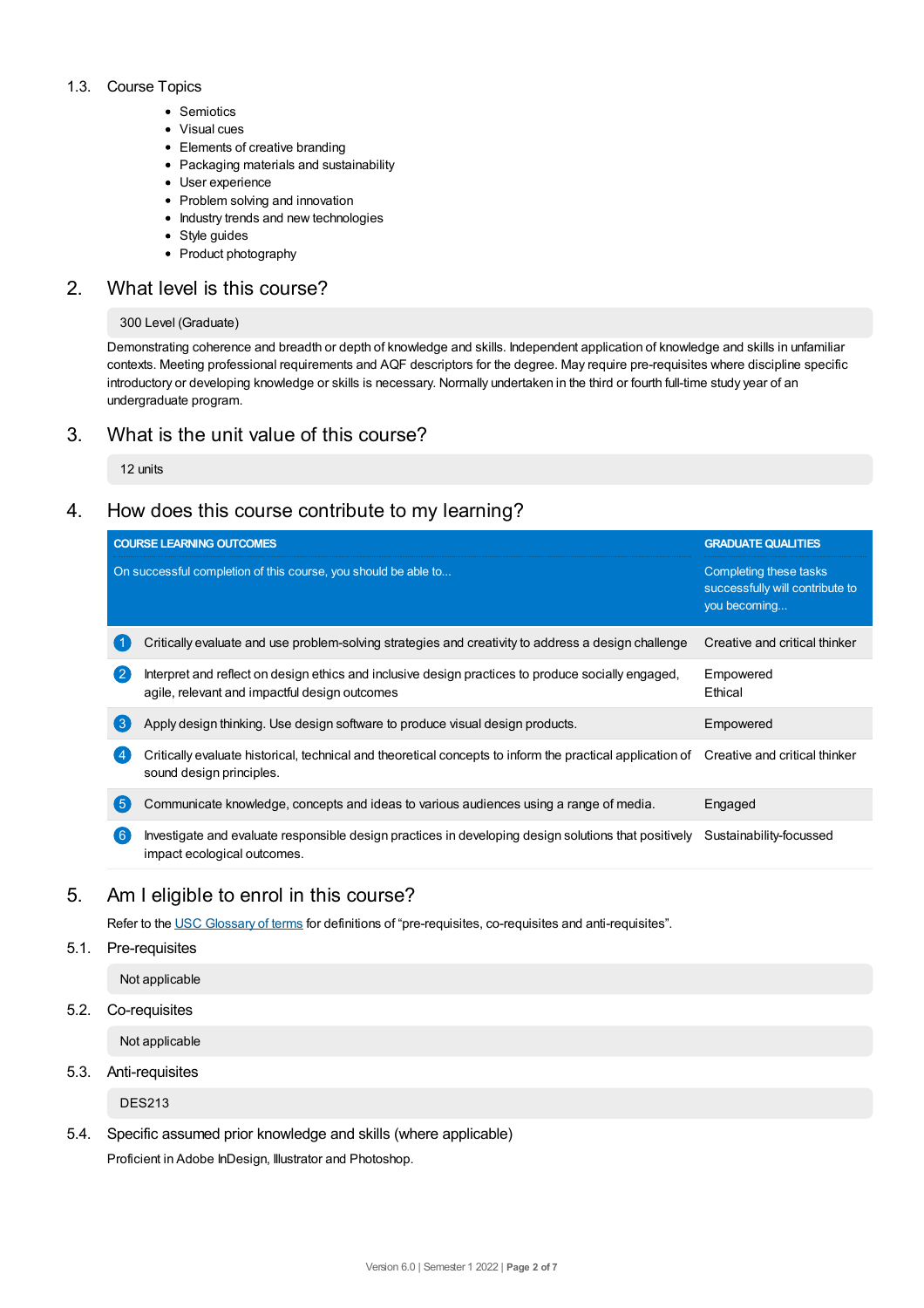# 6. How am Igoing to be assessed?

# 6.1. Grading Scale

## Standard Grading (GRD)

High Distinction (HD), Distinction (DN), Credit (CR), Pass (PS), Fail (FL).

## 6.2. Details of early feedback on progress

This course will include early formative feedback on assessment and academic progress in the form of one-on-one consultations, collaborative activities and in-class discussions.

# 6.3. Assessment tasks

| <b>DELIVERY</b><br><b>MODE</b> | <b>TASK</b><br>NO. | <b>ASSESSMENT</b><br><b>PRODUCT</b>       | <b>INDIVIDUAL</b><br><b>OR GROUP</b> | <b>WEIGHTING</b><br>% | <b>WHAT IS THE</b><br><b>DURATION /</b><br><b>LENGTH?</b>                                                                                                                          | <b>WHEN SHOULD I</b><br><b>SUBMIT?</b> | <b>WHERE SHOULD I</b><br><b>SUBMIT IT?</b>                      |
|--------------------------------|--------------------|-------------------------------------------|--------------------------------------|-----------------------|------------------------------------------------------------------------------------------------------------------------------------------------------------------------------------|----------------------------------------|-----------------------------------------------------------------|
| All                            | 1                  | Journal                                   | Individual                           | 20%                   | 1000-word<br>equivalent                                                                                                                                                            | Week 13                                | <b>Online Assignment</b><br>Submission with<br>plagiarism check |
| All                            | 2                  | Artefact - Creative,<br>and Written Piece | Individual                           | 30%                   | Two final<br>designs and<br>support<br>material (500<br>word project<br>statement)                                                                                                 | Week 5                                 | Online Submission                                               |
| All                            | 3                  | Artefact - Creative,<br>and Written Piece | Individual                           | 50%                   | Creative<br>branding brief<br>(500 words),<br>pitch and<br>strategy<br>presented as<br>a professional<br>PDF (or an<br>alternative<br>format<br>negotiated<br>with your<br>tutor). | <b>Exam Period</b>                     | To Supervisor                                                   |

#### **All - Assessment Task 1:** Weekly Journal

| <b>GOAL:</b>     | You will evidence your analytical and critical responses to material presented in class. Class exercises and participation<br>are important aspects of this course and will contribute to your ability to successfully complete this task.                                                                                                                                                                                                                                                                                                                                   |                                                                                |                                     |  |  |
|------------------|------------------------------------------------------------------------------------------------------------------------------------------------------------------------------------------------------------------------------------------------------------------------------------------------------------------------------------------------------------------------------------------------------------------------------------------------------------------------------------------------------------------------------------------------------------------------------|--------------------------------------------------------------------------------|-------------------------------------|--|--|
| <b>PRODUCT:</b>  | Journal                                                                                                                                                                                                                                                                                                                                                                                                                                                                                                                                                                      |                                                                                |                                     |  |  |
| <b>FORMAT:</b>   | In most tutorials, you will participate in individual and collaborative activities and exercises designed to develop your<br>knowledge and skills in creative branding and design. These will vary in format according to the weekly topic and may<br>involve industry guests and simulated creative branding challenges and industry engagement. Instructions and templates<br>are provided in Weekly Materials on Canvas.<br>You will submit a single PDF document along with the supporting materials – professionally designed in appropriate<br>software (eg InDesign). |                                                                                |                                     |  |  |
| <b>CRITERIA:</b> | No.                                                                                                                                                                                                                                                                                                                                                                                                                                                                                                                                                                          |                                                                                | <b>Learning Outcome</b><br>assessed |  |  |
|                  |                                                                                                                                                                                                                                                                                                                                                                                                                                                                                                                                                                              | Ability to meet the requirements of the project brief in a professional manner | 00                                  |  |  |
|                  | 2                                                                                                                                                                                                                                                                                                                                                                                                                                                                                                                                                                            | Evaluation - historical, technical and theoretical concepts                    | 46                                  |  |  |
|                  | 3                                                                                                                                                                                                                                                                                                                                                                                                                                                                                                                                                                            | Understanding of responsible design practices                                  | 026                                 |  |  |
|                  | 4                                                                                                                                                                                                                                                                                                                                                                                                                                                                                                                                                                            | Professional communication                                                     |                                     |  |  |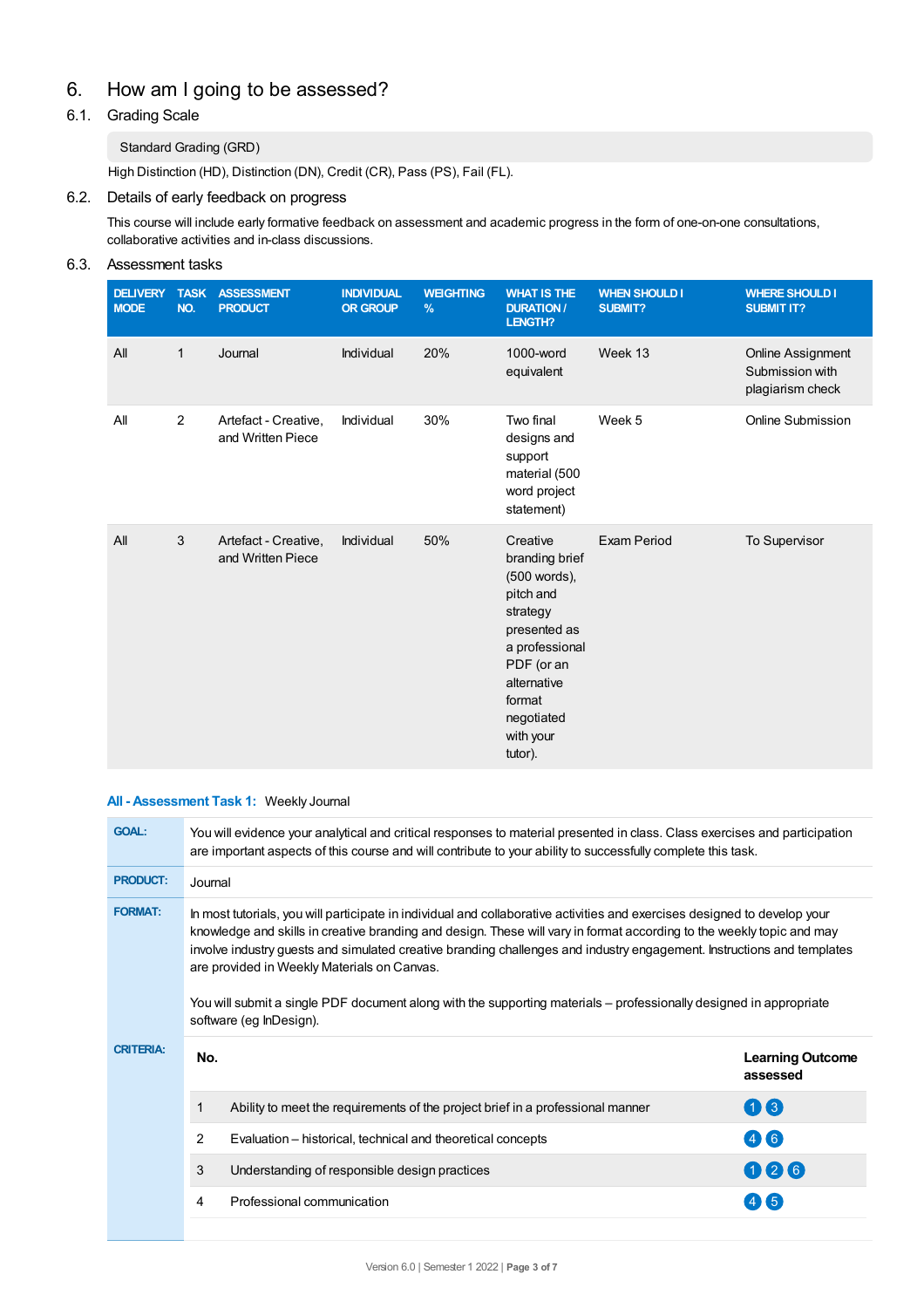# **All - Assessment Task 2:** Semiotics and Design

| <b>GOAL:</b>     | You will explore and analyse semiotics and branding associated with packaging design to understand how design works<br>in a social context. You will develop an understanding of how signifiers, symbols, colour and style can communicate to a<br>specific target market and impact on the perception of a product. You will also learn that it is important to accurately follow<br>the specifications of a brief. Class exercises are an important aspect of this brief and will contribute to your ability to<br>successfully complete the project. |                                                                                                                                                          |                                     |  |
|------------------|---------------------------------------------------------------------------------------------------------------------------------------------------------------------------------------------------------------------------------------------------------------------------------------------------------------------------------------------------------------------------------------------------------------------------------------------------------------------------------------------------------------------------------------------------------|----------------------------------------------------------------------------------------------------------------------------------------------------------|-------------------------------------|--|
| <b>PRODUCT:</b>  | Artefact - Creative, and Written Piece                                                                                                                                                                                                                                                                                                                                                                                                                                                                                                                  |                                                                                                                                                          |                                     |  |
| <b>FORMAT:</b>   | The Semiotics and Design project will involve you developing two original designs based on the options provided in class.<br>You will create and construct two contrasting prototype creative branding projects with a supporting reflective practice<br>journal and support materials, including product research. Your designs will reflect on current social, cultural or political<br>contexts and will explore the role of semiotics in creative branding.<br>A full project brief is available on Canvas in the Assessment Folder.                |                                                                                                                                                          |                                     |  |
| <b>CRITERIA:</b> | No.                                                                                                                                                                                                                                                                                                                                                                                                                                                                                                                                                     |                                                                                                                                                          | <b>Learning Outcome</b><br>assessed |  |
|                  | 1                                                                                                                                                                                                                                                                                                                                                                                                                                                                                                                                                       | Ability to meet the requirements of the project brief in a professional manner and use<br>problem-solving strategies to address a design challenge       | $\overline{1}$                      |  |
|                  | $\overline{2}$                                                                                                                                                                                                                                                                                                                                                                                                                                                                                                                                          | Application of research, ethical considerations and approaches to inclusive design<br>practices to produce socially engaged and impacted design outcomes | $\bullet$                           |  |
|                  | 3                                                                                                                                                                                                                                                                                                                                                                                                                                                                                                                                                       | Technical quality and application of design thinking and innovation in the final work                                                                    | $\left( 3\right)$                   |  |
|                  | 4                                                                                                                                                                                                                                                                                                                                                                                                                                                                                                                                                       | Professional communication                                                                                                                               | 4(5)                                |  |
|                  |                                                                                                                                                                                                                                                                                                                                                                                                                                                                                                                                                         |                                                                                                                                                          |                                     |  |

## **All - Assessment Task 3:** Creative Branding Project

| <b>GOAL:</b>    | You will explore the branded environment and reflect on your position as a designer. You will identify and develop brand<br>strategies that effectively communicate to specific consumer markets. This task will develop your awareness of design<br>ethics and the role and responsibility of creative branding in contemporary society with an emphasis on environmental<br>concerns, inclusive design principles and human-centred design solutions.<br>Class exercises are important aspects of this brief and will contribute to your ability to successfully complete the project. |
|-----------------|------------------------------------------------------------------------------------------------------------------------------------------------------------------------------------------------------------------------------------------------------------------------------------------------------------------------------------------------------------------------------------------------------------------------------------------------------------------------------------------------------------------------------------------------------------------------------------------|
| <b>PRODUCT:</b> | Artefact - Creative, and Written Piece                                                                                                                                                                                                                                                                                                                                                                                                                                                                                                                                                   |
| <b>FORMAT:</b>  | You will develop an original creative branding project in response to a client brief, campaign or simulated industry project<br>introduced during the tutorials.                                                                                                                                                                                                                                                                                                                                                                                                                         |
|                 | You will develop an original concept, a branding identity system and brand strategy with a supporting style guide. Your<br>portfolio of work will clearly reflect the target audience and will include research and development to provide the context for<br>your original project.                                                                                                                                                                                                                                                                                                     |
|                 | The format of your final creative branding project can be negotiated with your tutor but should include various touchpoints<br>and approaches for launching your brand for public engagement. You will present your project during class as a design<br>pitch and will submit your project as a portfolio of materials for online submission.                                                                                                                                                                                                                                            |
|                 | A full project brief is available on Canvas in the Assessment Folder.                                                                                                                                                                                                                                                                                                                                                                                                                                                                                                                    |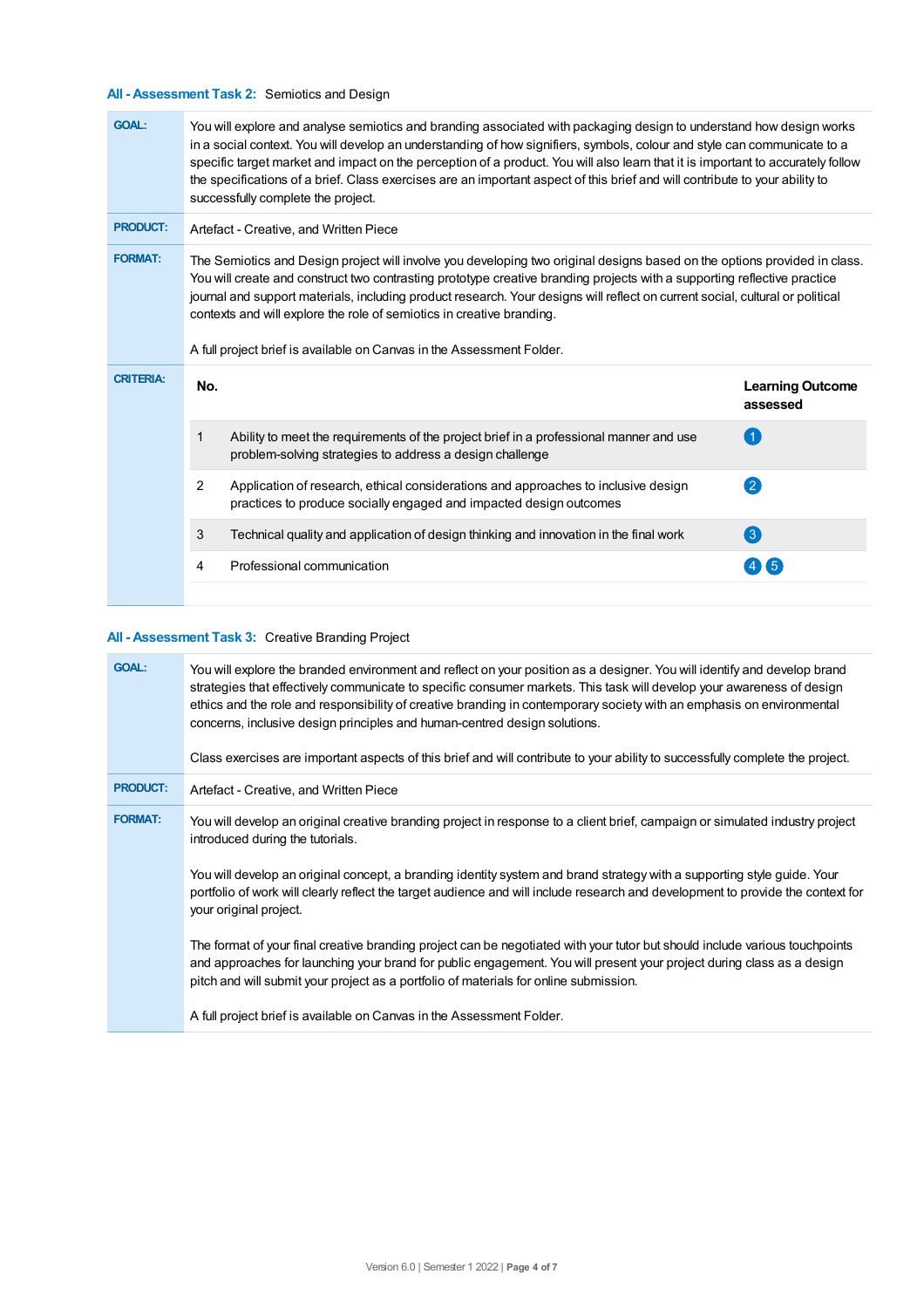| <b>CRITERIA:</b> | No.            |                                                                                                                                                                       | <b>Learning Outcome</b><br>assessed |
|------------------|----------------|-----------------------------------------------------------------------------------------------------------------------------------------------------------------------|-------------------------------------|
|                  | 1              | Ability to use problem-solving strategies and creativity to communicate concepts to<br>specific target audiences and address client briefs                            |                                     |
|                  | $\overline{2}$ | Demonstrated understanding of design ethics and creative branding strategies to produce<br>socially engaged, relevant and agile design outcomes for diverse audiences | $\mathbf{2}$                        |
|                  | 3              | Application of design thinking and technical quality in the production of final outcomes                                                                              | $\left( 3 \right)$                  |
|                  | 4              | Application of responsible design, industry practice and principles and understanding of<br>sustainable design practices                                              | (4)(6)                              |
|                  | 5              | Professional community and ability to meet the requirements of the project brief in a<br>professional manner                                                          | (5)                                 |
|                  |                |                                                                                                                                                                       |                                     |

# 7. Directed study hours

A 12-unit course will have total of 150 learning hours which will include directed study hours (including online if required), self-directed learning and completion of assessable tasks. Directed study hours may vary by location. Student workload is calculated at 12.5 learning hours per one unit.

# 8. What resources do I need to undertake this course?

Please note: Course information, including specific information of recommended readings, learning activities, resources, weekly readings, etc. are available on the course Canvas site– Please log in as soon as possible.

## 8.1. Prescribed text(s) or course reader

There are no required/recommended resources for this course.

## 8.2. Specific requirements

This course requires some commercial software or hardware which is provided at USC campuses for student use. If you elect to do this course online, you may either; attend a campus at which it is available, discuss alternative open source solutions with your course coordinator that would enable you to demonstrate the learning outcomes, or if you prefer you may acquire this software and / or hardware at your own expense.

# 9. How are risks managed in this course?

Health and safety risks for this course have been assessed as low. It is your responsibility to review course material, search online, discuss with lecturers and peers and understand the health and safety risks associated with your specific course of study and to familiarise yourself with the University's general health and safety principles by reviewing the online [induction](https://online.usc.edu.au/webapps/blackboard/content/listContentEditable.jsp?content_id=_632657_1&course_id=_14432_1) training for students, and following the instructions of the University staff.

# 10. What administrative information is relevant to this course?

## 10.1. Assessment: Academic Integrity

Academic integrity is the ethical standard of university participation. It ensures that students graduate as a result of proving they are competent in their discipline. This is integral in maintaining the value of academic qualifications. Each industry has expectations and standards of the skills and knowledge within that discipline and these are reflected in assessment.

Academic integrity means that you do not engage in any activity that is considered to be academic fraud; including plagiarism, collusion or outsourcing any part of any assessment item to any other person. You are expected to be honest and ethical by completing all work yourself and indicating in your work which ideas and information were developed by you and which were taken from others. You cannot provide your assessment work to others. You are also expected to provide evidence of wide and critical reading, usually by using appropriate academic references.

In order to minimise incidents of academic fraud, this course may require that some of its assessment tasks, when submitted to Canvas, are electronically checked through Turnitin. This software allows for text comparisons to be made between your submitted assessment item and all other work to which Turnitin has access.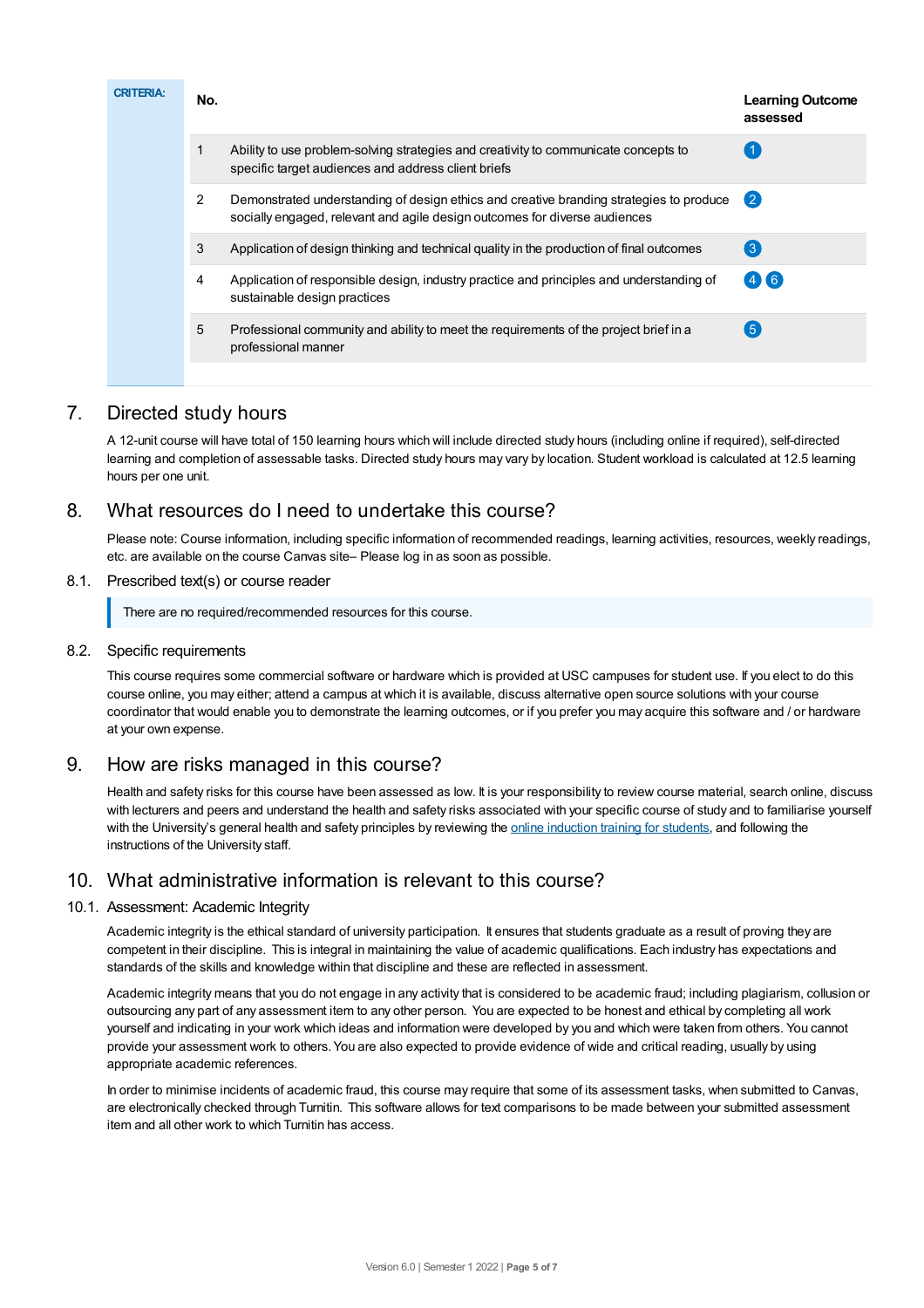#### 10.2. Assessment: Additional Requirements

Your eligibility for supplementary assessment in a course is dependent of the following conditions applying:

The final mark is in the percentage range 47% to 49.4% The course is graded using the Standard Grading scale You have not failed an assessment task in the course due to academic misconduct

#### 10.3. Assessment: Submission penalties

Late submission of assessment tasks may be penalised at the following maximum rate:

- 5% (of the assessment task's identified value) per day for the first two days from the date identified as the due date for the assessment task.

- 10% (of the assessment task's identified value) for the third day - 20% (of the assessment task's identified value) for the fourth day and subsequent days up to and including seven days from the date identified as the due date for the assessment task.

- A result of zero is awarded for an assessment task submitted after seven days from the date identified as the due date for the assessment task. Weekdays and weekends are included in the calculation of days late. To request an extension you must contact your course coordinator to negotiate an outcome.

#### 10.4. SafeUSC

USC is committed to a culture of respect and providing a safe and supportive environment for all members of our community. For immediate assistance on campus contact SafeUSC by phone: 07 [5430](tel:07%205430%201168) 1168 or using the [SafeZone](https://www.safezoneapp.com) app. For general enquires contact the SafeUSC team by phone 07 [5456](tel:07%205456%203864) 3864 or email [safe@usc.edu.au](mailto:safe@usc.edu.au).

The SafeUSC Specialist Service is a Student Wellbeing service that provides free and confidential support to students who may have experienced or observed behaviour that could cause fear, offence or trauma. To contact the service call 07 [5430](tel:07%205430%201226) 1226 or email [studentwellbeing@usc.edu.au](mailto:studentwellbeing@usc.edu.au).

#### 10.5. Study help

For help with course-specific advice, for example what information to include in your assessment, you should first contact your tutor, then your course coordinator, if needed.

If you require additional assistance, the Learning Advisers are trained professionals who are ready to help you develop a wide range of academic skills. Visit the Learning [Advisers](https://www.usc.edu.au/current-students/student-support/academic-and-study-support/learning-advisers) web page for more information, or contact Student Central for further assistance: +61 7 5430 2890 or [studentcentral@usc.edu.au](mailto:studentcentral@usc.edu.au).

10.6. Wellbeing Services

Student Wellbeing provide free and confidential counselling on a wide range of personal, academic, social and psychological matters, to foster positive mental health and wellbeing for your academic success.

To book a confidential appointment go to [Student](https://studenthub.usc.edu.au/) Hub, email [studentwellbeing@usc.edu.au](mailto:studentwellbeing@usc.edu.au) or call 07 5430 1226.

#### 10.7. AccessAbility Services

Ability Advisers ensure equal access to all aspects of university life. If your studies are affected by a disability, learning disorder mental health issue, injury or illness, or you are a primary carer for someone with a disability or who is considered frail and aged, [AccessAbility](https://www.usc.edu.au/learn/student-support/accessability-services/documentation-requirements) Services can provide access to appropriate reasonable adjustments and practical advice about the support and facilities available to you throughout the University.

To book a confidential appointment go to [Student](https://studenthub.usc.edu.au/) Hub, email [AccessAbility@usc.edu.au](mailto:AccessAbility@usc.edu.au) or call 07 5430 2890.

#### 10.8. Links to relevant University policy and procedures

For more information on Academic Learning & Teaching categories including:

- Assessment: Courses and Coursework Programs
- Review of Assessment and Final Grades
- Supplementary Assessment
- Administration of Central Examinations
- Deferred Examinations
- Student Academic Misconduct
- Students with a Disability

Visit the USC website: <https://www.usc.edu.au/explore/policies-and-procedures#academic-learning-and-teaching>

#### 10.9. Student Charter

USC is committed to excellence in teaching, research and engagement in an environment that is inclusive, inspiring, safe and respectful. The [Student](https://www.usc.edu.au/current-students/student-charter) Charter sets out what students can expect from the University, and what in turn is expected of students, to achieve these outcomes.